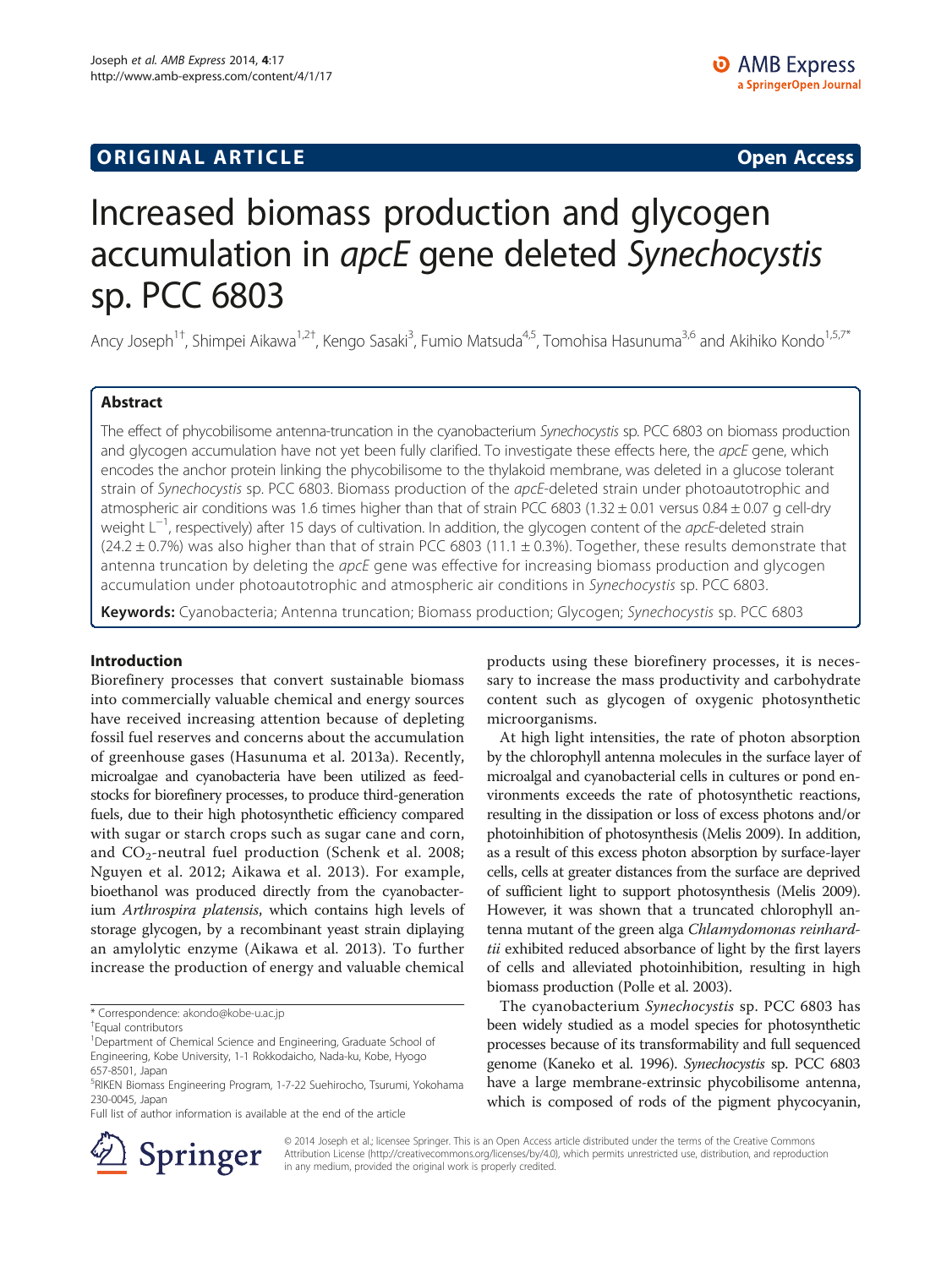an allophycocyanin core, and several linker proteins connecting the rods to the core and the core to the thylakoid membrane (MacColl [1998\)](#page-5-0). However, truncation of phycobilisome antenna by deleting phycocyanin rods or the entire phycobilisome assembly decreases biomass productivity under atmospheric air or 5%  $CO<sub>2</sub>$  bubbling conditions (Page et al. [2012](#page-5-0)). On the other hand, previous studies have shown that deletion of *apcE* gene, whose product is involved in the interection between the thylakoids and phycobilisome (Shen et al. [1993](#page-5-0)), leads to the loss of phycobilins from the thylakoid fraction and decrease in antenna size (Shen et al. [1993;](#page-5-0) Ajlani et al. [1995](#page-5-0)). Deletion of apcE gene resulted in decreased biomass production under photoautotrophic and undefined  $CO<sub>2</sub>$  conditions (Shen et al. [1993](#page-5-0)). To date, therefore, the effect of apcE deletion on biomass production has not been fully investigated.

In this study, the effect of apcE gene deletion on the growth of Synechocystis sp. PCC 6803 was investigated under photoautotrophic conditions with atmospheric air, 1%  $CO<sub>2</sub>$ , or 2%  $CO<sub>2</sub>$ . In addition, the effect of *apcE* gene deletion on glycogen accumulation was also investigated. Atmospheric  $CO<sub>2</sub>$  condition was effective to increase biomass production and glycogen accumulation in  $apcE$ gene deleted Synechocystis sp. PCC 6803.

# Materials and methods

#### Microorganisms and growth condition

A glucose-tolerant strain of Synechocystis sp. PCC 6803 (here after referred to as GT) was obtained from Prof. Masahiko Ikeuchi of the University of Tokyo. Synechocystis sp. PCC 6803 was routinely cultured in BG11 medium, which contained 1.5 g L<sup>-1</sup> NaNO<sub>3</sub>, 0.04 g L<sup>-1</sup> K<sub>2</sub>HPO<sub>4</sub>, 0.075 g L<sup>-1</sup> MgSO<sub>4</sub> · 7H<sub>2</sub>O, 36 mg L<sup>-1</sup> CaCl<sub>2</sub> · 2H<sub>2</sub>O, 6 mg L−<sup>1</sup> citric acid, 6 mg L−<sup>1</sup> ferric ammonium citrate, 1 mg L<sup>-1</sup> EDTA (disodium salt), 20 mg L<sup>-1</sup> NaCO<sub>3</sub>, 2.86 mg L<sup>-1</sup> H<sub>3</sub>BO<sub>3</sub>, 1.81 mg L<sup>-1</sup> MnCl<sub>2</sub> · 4H<sub>2</sub>O<sub>2</sub> 0.222 mg L<sup>-1</sup> ZnSO<sub>4</sub> · 7H<sub>2</sub>O, 0.39 mg L<sup>-1</sup> NaMoO<sub>4</sub> · 2H<sub>2</sub>O, 0.079 mg L<sup>-1</sup> CuSO<sub>4</sub> · 5H<sub>2</sub>O, and 49.4 μg L<sup>-1</sup> Co  $(NO<sub>3</sub>)<sub>2</sub> · 6H<sub>2</sub>O$  (Rippka [1988\)](#page-5-0), under continuous illumination at 50 or 200 µmol photons  $m^{-2}$  s<sup>-1</sup> using white fluorescence bulbs (Life Look HGX and NHG; NEC, Tokyo, Japan) at  $28 \pm 2^{\circ}$ C under atmospheric air conditions. For CO<sub>2</sub> enriched cultivation, cells were cultivated at 50 μmol photons  $m^{-2}$  s $^{-1}$  and 1 or 2%  ${\rm CO}_2$  was supplied with a flow rate at 80 mL min−<sup>1</sup> . Light intensity was measured in the middle of the culture using an LI-250A light meter (LI-COR, Lincoln, NE) equipped with an LI-190SA quantum sensor (LI-COR). Escherichia coli strain DH5 $\alpha$  was used to propagate pBluescriptSK- and the *apcE* inactivation plasmids.

# Cloning and transformation

For the construction of an *apcE* mutant, the 500-bp upstream and downstream regions of the *apcE* (slr0335)

coding region of GT were isolated by PCR using the primers listed in Additional file [1](#page-5-0): Table S1. The obtained DNA fragments were joined through standard PCR-driven overlap extension to form a single DNA segment harbouring a AatII restriction site in place of the coding region. After cloning the fused DNA fragment into pBluescriptSK, the resulting plasmids were digested with AatII, and an AatII-digested  $Km<sup>r</sup>$  cassette, which was amplified from the pCR<sup>®</sup> II-Blunt-TOPO® vector (Toyobo Life science, Japan) was ligated into the plasmid in the same orientation as the coding region. The resulting deletion cassette was verified by PCR and nucleotide sequencing (Big Dye kit, ABI Perking Elmer). For the selection and maintenance of plasmids, the culture medium was supplemented with 50 μg  $L^{-1}$  of kanamycin. The vector containing the deletion casette was transformed into GT by homologous recombination and positive colonies were identified by PCR analysis. Selected clones were restreaked on plates supplemented with appropriate antibiotics to obtain complete deletion of the *apcE* gene. The *apcE* gene-disrupted GT mutant ( $\triangle$ *apcE* mutant) was routinely cultivated in BG11 medium supplemented with 50  $\mu$ g L<sup>-1</sup> of kanamycin under the same conditions used for GT, unless otherwise mentioned.

# Spectral analysis

After cultivation of GT for 9 days under the conditions described above, the culture was diluted with fresh medium to adjust the  $OD_{750}$  to 0.1. Steady-state absorption spectra were collected at room temperature using a spectrometer equipped with an integrating sphere (JASCO V-650/ISV-722), as described previously (Akimoto et al. [2013\)](#page-5-0). All absorption spectra were normalized to the chlorophyll Qy band (~676 nm).

# Analytical methods

Cell growth was monitored tubidimetrically by measuring  $OD_{750}$ . Cell concentration in culture media is reported as dry cell weight, as a linear correlation was obtained between dry cell weight and optical density. It was determined that 1.0  $OD_{750}$  equals approximately 0.26 g dry-cell weight  $L^{-1}$  both in GT and  $\Delta$ apcE mutant.

The total carbohydrate content was analyzed by a colorimetric method using anthrone reagent (Updegraff [1969](#page-5-0)). Briefly, 5 mg of algal powder was reacted in 75% sulfuric acid containing 2 g  $L^{-1}$  anthrone reagent for 15 min at 100°C. The absorbance of the resulting solution and glucose as standard was measured at 620 nm. Total protein content was extracted from 5 mg of cells as described previously (De Marsac and Houmard [1988](#page-5-0)). Protein concentrations were determined using a Sigma QuantiPro BCA Assay Kit (Sigma-Aldrich, St Louis, MO, USA) as directed by the manufacturer's protocol and using bovine serum albumin as a standard. Glycogen content was determined by high-performance liquid chromatography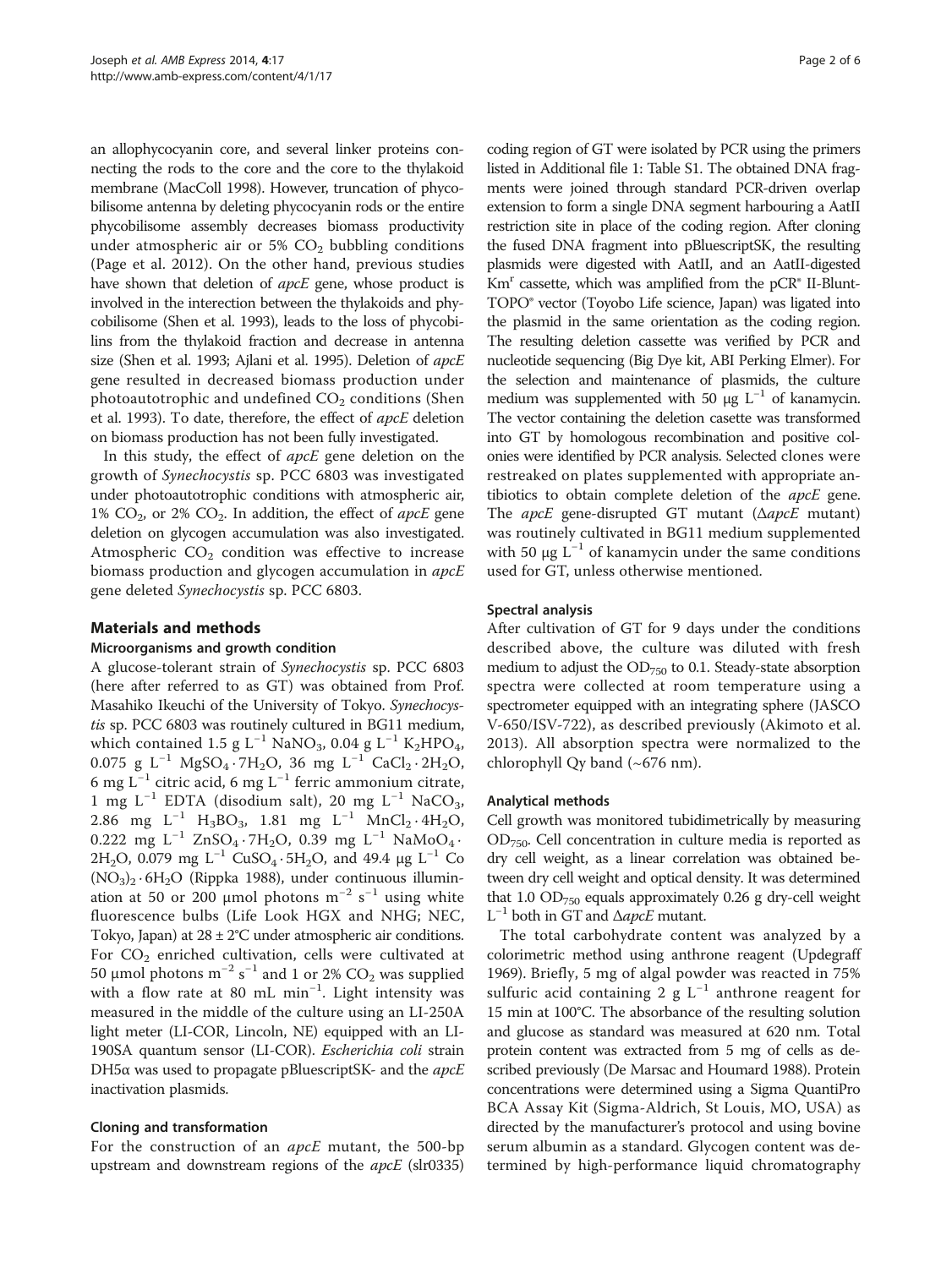(HPLC) (Shimadzu, Kyoto, Japan) using a size exclusion HPLC column (OHpak SB-806 M HQ; Shodex, Tokyo, Japan) and a reflective index detector (RID-10A; Shimadzu) as described previously (Izumi et al. [2013\)](#page-5-0). Glycogen was extracted from the dried cells using a previously reported method with slight modifications (Ernst et al. [1984\)](#page-5-0). The cells used for the assay were collected by centrifugation at  $6,300 \times g$  for 2 min at  $25 \pm 2^{\circ}$ C and washed once with 0.3 M ammonium carbonate, which was volatilized during the subsequent lyophilisation process.

Photosynthetic oxygen evolution by the cells was determined in the exponential growth phase with a Clark-type oxygen electrode (DW2/2, Hansatech Instruments Ltd., King's Lynn, UK) controlled by a computerized oxygen monitoring system (OMS; Hansatech Instruments Ltd.). After system calibration, photosynthetic  $O_2$  evolution was monitored for 8 min at 30°C during irradiation at 50, 100, 200, 300, 600, 1200, 1800 μmol photons m−<sup>2</sup> s <sup>−</sup><sup>1</sup> from a halogen light source. Cell concentration in the reaction mixture was adjusted to an  $OD_{750}$  of 1.0 with BG11 medium.

# Results

### Construction of an ΔapcE mutant

Complete deletion of the apcE gene was confirmed by PCR analysis using the primers designed to bind 500 bp upstream and downstream of the apcE gene, as listed in Additional file [1](#page-5-0): Table S1. The ΔapcE mutant gave a single amplicon of 2.0 kb, confirming the deletion of the apcE gene and insertion of the kanamycin cassette, whereas GT produced an amplicon of 3.6 kb corresponding to the apcE gene (Figure 1a).

#### Absorption spectra of GT and ΔapcE mutant

For a quantitative analysis of the spectral features of GT and the  $\triangle$ apcE mutant, absorption spectra of intact cells were measured (Figure 1b). All absorption spectra were normalized at the chlorophyll Qy band. The absorption spectra of GT showed four peaks, which were assigned to the chlorophyll Soret ( $\sim$ 435 nm), carotenoid ( $\sim$ 500 nm), phycobilisome  $(\sim 620 \text{ nm})$ , and chlorophyll Qy  $(\sim 676 \text{ nm})$ bands based on a previous report (Akimoto et al. [2013](#page-5-0)). The ΔapcE mutant showed a large reduction in the 620-nm absorption maximum of GT, as was previously observed for a phycobiliprotein-less mutant of Synechocystis sp. PCC 6803 (Shen et al. [1993](#page-5-0); Ajlani and Vernotte [1998](#page-5-0)). The relative amount of chlorophyll (chlorophyll Soret and chlorophyll Qy) in the ΔapcE mutant and wild-type GT were similar. These results suggested that deletion of the apcE gene, which would have impaired phycobilisome assembly and attachment, does not affect the amount of chlorophyll in cells.

#### Effect of apcE gene deletion on growth of GT

To determine the impact of minimizing phycobilisome antenna size through deletion of the apcE gene on photoautotrophic growth, GT and the  $\triangle$ *apcE* mutant were grown under atmospheric air conditions. Under these conditions, biomass production of the  $\triangle$ apcE mutant, as determined from  $OD_{750}$ , was approximately 1.6-fold higher than that of GT after 15 days of cultivation with 50 μmol photons  $m^{-2}$  s<sup>-1</sup> illumination (0.84 ± 0.07 and 1.32 ± 0.01 g-cell-dry weight  $L^{-1}$  for GT and the  $\triangle$ apcE mutant, respectively) (Figure [2](#page-3-0)). When the light intensity was increased to 200 µmol photons  $m^{-2} s^{-1}$  under atmospheric

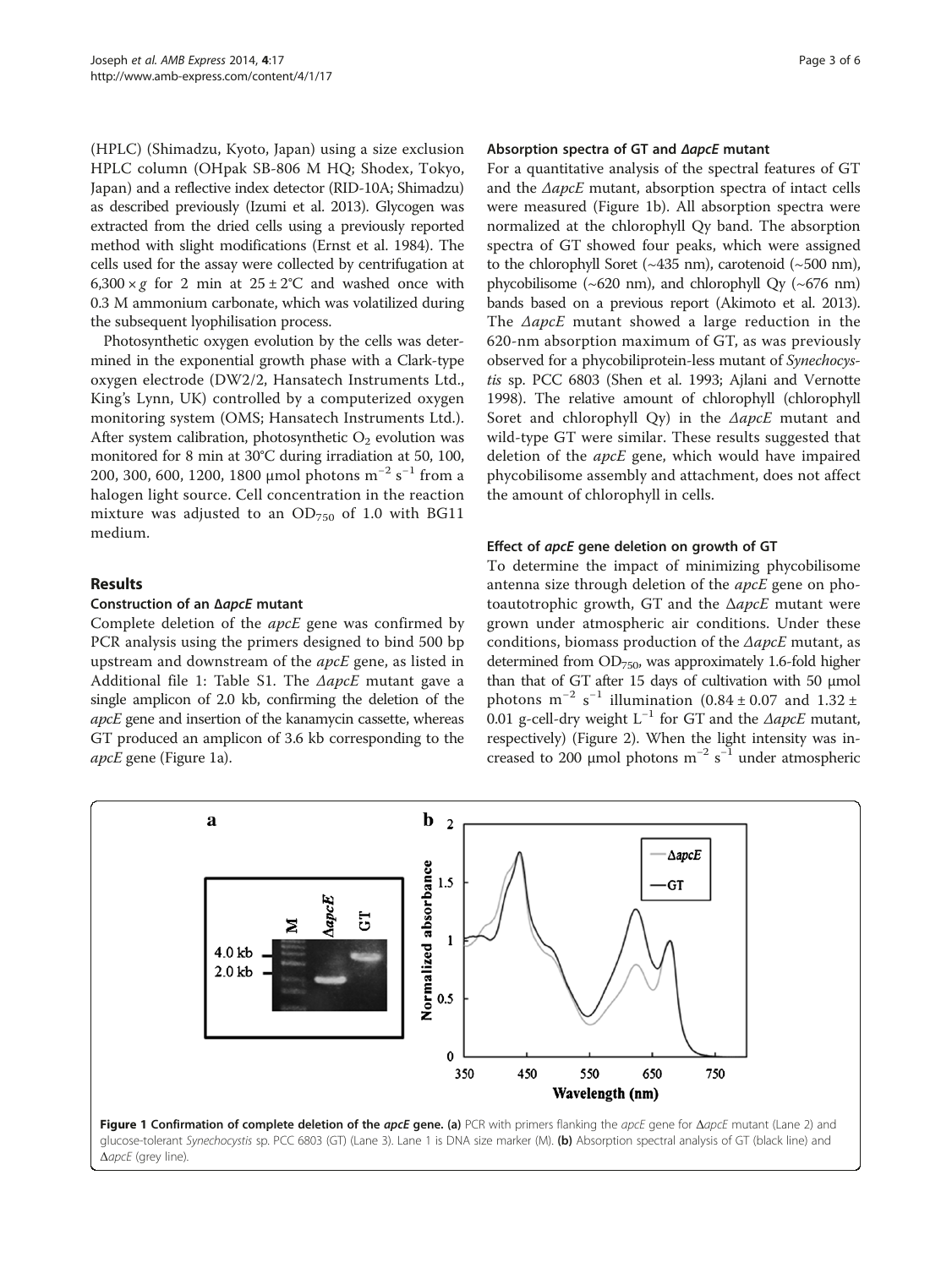<span id="page-3-0"></span>6.00

5.00

4.00

3.00

2.00

1.00

0.00

 $\epsilon$ 

OD $_{750}$ 

air condition, biomass production of the  $\triangle$ apcE mutant was higher than that of GT during 15 days of cultivation (Figure 3). However, under photoautotrophic (50 μmol photons  $m^{-2}$  s<sup>-1</sup> illumination) and 1%  $CO<sub>2</sub>$  condition,  $\Delta$ apcE mutant showed weak growth during 15 days of cultivation (Figure 4). In addition, the  $\triangle$ apcE mutant showed no growth by elevating  $CO<sub>2</sub>$  to 2%, whereas the GT showed growth (data not shown). Deletion of the apcE gene caused a colour change as observed in the ΔapcE

Figure 2 Growth curves of glucose-tolerant Synechocystis sp. PCC 6803 (GT) (closed circles) and the ΔapcE mutant (closed squares) under photoautotrophic and atmospheric air conditions with illumination at 50 µmol photons m<sup>−2</sup> s<sup>−1</sup>. Error bars represent the

6

 $\overline{3}$ 

 $\bullet$ GI

9

Time (d)

 $\blacksquare$   $\Delta$ apc $E$ 

12

15

mean of triplicate experiments.





mutant. The  $\triangle$ apcE mutant appeared olive green in colour due to a reduction in the amount of phycocyanin, as reported previously (Ajlani et al. [1995](#page-5-0)), whereas GT cell appeared blue-green in colour.

#### Cell compositions of GT and ΔapcE mutant

To investigate the effect of *apcE* deletion on cell composition under photoautotrophic and atmospheric air conditions, carbohydrate and protein contents were analysed in GT and the ΔapcE mutant after 15 days of cultivation with 50 μmol photons  $m^{-2}$  s<sup>-1</sup> illumination (Table 1). The protein and carbohydrate contents in the ΔapcE mutant were similar with those in GT, showing that apcE deletion did not affect protein and carbohydrate levels. However, in GT, only an average of  $42.0 \pm 0.3\%$  of available carbohydrate was converted to glycogen, whereas the ΔapcE mutant converted  $85.0 \pm 4.8\%$  of carbohydrate to glycogen. Glycogen accumulation in the ΔapcE mutant corresponded to approximately 24% of total dry cell weight after 15 days of cultivation, whereas the accumulated glycogen in GT

Table 1 Biochemical composition of glucose-tolerant Synechocystis sp. PCC 6803 (GT) and the ΔapcE mutant under photoautotrophic and atmospheric air conditions with illumination at 50 µmol photons  $m^{-2} s^{-1}$  on day 15

| Strain           | Dry-cell<br>weight (g $L^{-1}$ ) | Protein (% in<br>dry-cell weight) | Carbohydrate<br>(% in dry-cell weight) |               |
|------------------|----------------------------------|-----------------------------------|----------------------------------------|---------------|
|                  |                                  |                                   | Glycogen                               | <b>Others</b> |
| GT               | $0.84 + 0.07$                    | $47.3 + 2.5$                      | $11.1 + 0.3$                           | $15.4 + 0.5$  |
| $\Delta$ apc $E$ | $1.32 \pm 0.01$                  | $48.4 + 0.2$                      | $74.7 + 0.7$                           | $4.3 + 1.5$   |

Data are presented as the mean and standard deviation of three individual experiments.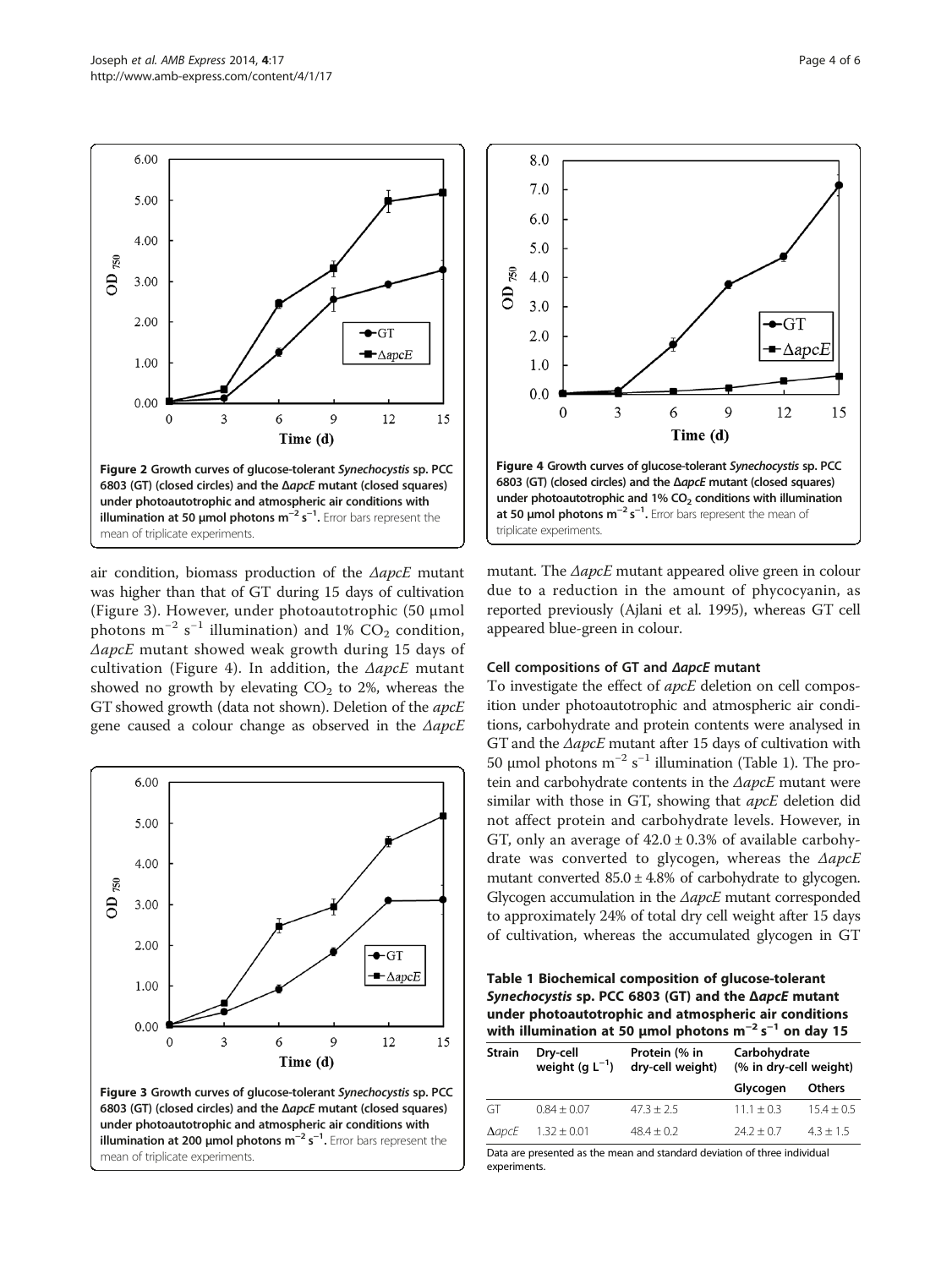cells corresponded to only 11% of dry cell weight (Table [1](#page-3-0)). At 200 µmol photons  $m^{-2} s^{-1}$  illumination and photoautotropic air condition, the glycogen content as a fraction of total dry cell weight was higher in the  $\triangle$ apcE mutant  $(25.8 \pm 0.2\%)$  than that of GT  $(18.5 \pm 0.1\%)$ . These results showed that the restriction of photoantennae size directed carbon flux towards glycogen accumulation under photoautotrophic and atmospheric air conditions.

#### Effect of apcE gene deletion on photosynthesis

The rate of oxygen evolution under *in-vivo* conditions with photoautotrophically grown cells of GT and the ΔapcE mutant under different light intensities and atmospheric air condition was measured to generate light-photosynthesis curve (Figure 5). The rate of oxygen evolution by GT and ΔapcE mutant cells at 50, 100, 200 and 300 μmol photons  $m^{-2}$  s<sup>-1</sup> were similar, suggesting that the efficiency of photon use was similar by the two strains under these light conditions. However, the rate of oxygen evolution at 600, 1200, 1800 μmol photons m<sup>-2</sup> s<sup>-1</sup> was higher in the ΔapcE mutant than that in GT, suggesting that the light-saturated evolution  $(P_{\text{max}})$  was higher in  $\Delta$ apcE mutant. This result was consistent with the previous finding that the green alga Chlamydomonas reinhardtii with a truncated chlorophyll antenna has an increased  $P_{\text{max}}$  (Polle et al. [2003\)](#page-5-0).

# **Discussion**

In this study, reducing the chlorophyll antenna size of the photosystems through mutation of the apcE gene in Synechocystis sp. PCC 6803 led to increased productivity, as determined by the increase in cell density under photoautotrophic and low  $CO<sub>2</sub>$  conditions (0.04% in atmospheric air). The ΔapcE mutant has a similar doubling time as the



glucose-tolerant strain of Synechocystis sp. PCC 6803  $(21.25 \pm 0.55 \text{ h} \text{ and } 24.88 \pm 0.81 \text{ h} \text{ for GT and } \Delta a \text{ } p \text{ } cE)$ mutant, respectively), between 3 to 6 days of culture. These doubling times are similar to that (25.2 h) reported previously for wild-type Synechocystis sp. cells (Page et al. [2012](#page-5-0)). Deletion of the ΔapcE gene increased the maximum cell density of cultures due to the decreased absorption of light by cells at the surface layer. Previous investigations by Nakajima and Ueda ([1997\)](#page-5-0) and Bernát et al. ([2009](#page-5-0)) showed that the growth rate of a Synechocystis ΔapcE mutant was slower than that of the wild-type strain under photoautotrophic conditions with  $1\%$  CO<sub>2</sub>, which corresponded with our results (Figure [4\)](#page-3-0). Together, these findings suggest that the presence of high concentrations of  $CO<sub>2</sub>$  might reduce the growth of  $\triangle$ apcE mutants. Although the reason behind this phenomenon is presently unclear, metabolic and gene expression analysis are expected to provide insight into this response and are currently underway in our laboratory. Under air conditions with illumination at 50 and 200 µmol photons  $m^{-2}$  s<sup>-1</sup>, the photosynthetic acitivities of the  $\triangle$ apcE mutant and wild-type strain were similar, as judged from the rate of oxygen evolution, although biomass production was higher in the  $\triangle$ apcE mutant, which was shown to markedly decreased levels of phycobilisomes. Thus, under photoautotrophic and low  $CO<sub>2</sub>$  conditions, absorbed  $CO<sub>2</sub>$  would be utilized by the ΔapcE mutant for cell growth, rather than the production of phycobilisomes.

The accumulation of glycogen in cyanobacterial cells, which are attractive feedstocks for biorefinery processes (Aikawa et al. [2013\)](#page-5-0), was also increased in the  $\triangle$ apcE mutant compared with wild-type cells under photoautotrophic and atmospheric air conditions. In light conditions, cyanobacteria fix  $CO<sub>2</sub>$  via the Calvin-Benson-Bassham (CBB) cycle, and CBB cycle intermediates enter central metabolic pathways, such as glycolysis and the tricarboxylic acid (TCA) cycle, and that leading to glycogen synthesis (Li and Liao [2013\)](#page-5-0). Glycogen synthesis is the major carbon and energy storage pathway, whereas glycolysis and the TCA cycle produce building blocks for cell growth. During prolonged nitrogen starvation, Synechocystis sp. PCC 6803 stores glycogen and degrades nitrogen-rich phycobilisomes, resulting in loss of the pigment phycocyanin, a condition which is referred to as bleaching or chlorosis (Krasikov et al. [2012](#page-5-0); Hasunuma et al. [2013b\)](#page-5-0). Here, deletion of the *apcE* gene caused a decrease in phycobilisomes, similar to observed in response to nitrogen starvation, and hence resulted in glycogen accumulation.

In conclusion, this is the first report that antenna truncation by apcE gene deletion in Synechocystis sp. PCC 6803 increased both biomass production and glycogen content under photoautotrophic and atmospheric air conditions. Due to these properties, this mutant is a potentially useful candidate for use in various biorefinery processes.